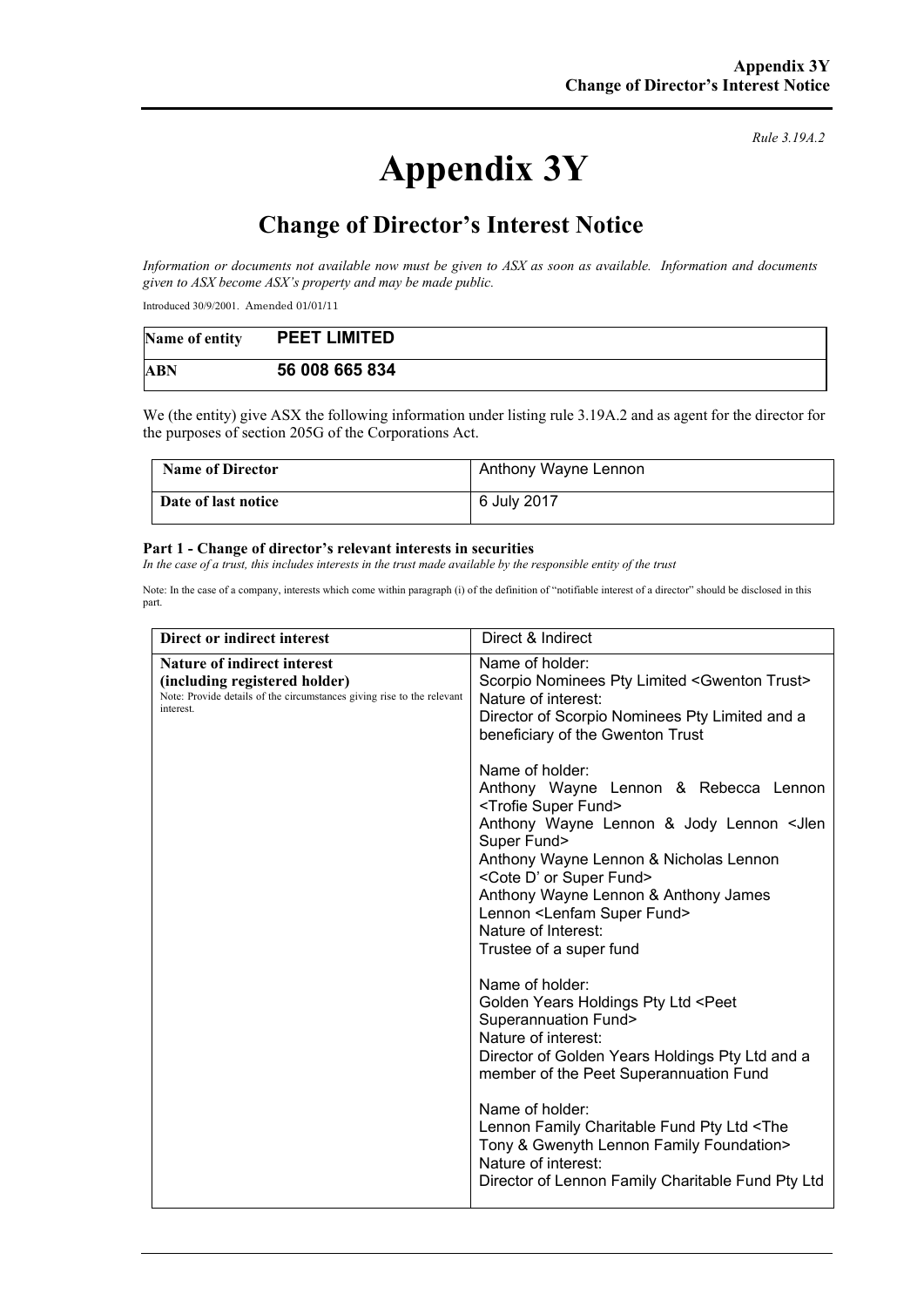| Date of change                         | 7 June 2021                                                                                                                                          |
|----------------------------------------|------------------------------------------------------------------------------------------------------------------------------------------------------|
| No. of securities held prior to change | <b>Ordinary shares:</b><br>97,314,685 comprising:                                                                                                    |
|                                        | 86,582,433 Scorpio Nominees Pty Ltd <gwenton<br>Trust&gt;</gwenton<br>                                                                               |
|                                        | 54,007 Anthony Wayne Lennon                                                                                                                          |
|                                        | 78,462 Anthony Wayne Lennon & Rebecca<br>Lennon <trofie fund="" super=""></trofie>                                                                   |
|                                        | 855,856 Anthony Wayne Lennon & Jodie Lennon<br><jlen fund="" super=""></jlen>                                                                        |
|                                        | 585,586 Anthony Wayne Lennon & Nicholas<br>Lennon < Cote D' or Super Fund>                                                                           |
|                                        | 8,656,230 Golden Years Holdings Pty Ltd <peet<br><b>Superannuation Fund&gt;</b></peet<br>                                                            |
|                                        | 502,111 Lennon Family Charitable Fund Pty Ltd<br><the &="" family="" foundation="" gwenyth="" lennon="" tony=""></the>                               |
|                                        | Peet Bonds - Series 1, Tranche 1 ("PPCHA<br><b>Bonds"):</b><br>1,000 Golden Years Holdings Pty Ltd <peet<br><b>Superannuation Fund&gt;</b></peet<br> |
|                                        | 500 Anthony Wayne Lennon & Rebecca Lennon<br><trofie fund="" super=""></trofie>                                                                      |
|                                        | 500 Anthony Wayne Lennon & Jodie Lennon < Jlen<br>Super Fund>                                                                                        |
|                                        | 500 Anthony Wayne Lennon & Nicholas Lennon<br><cote d'or="" fund="" super=""></cote>                                                                 |
|                                        | 500 Anthony Wayne Lennon and Anthony James<br>Lennon <lenfam fund="" super=""></lenfam>                                                              |
|                                        | Peet Bonds - Series 2, Tranche 1 ("PPCHB<br>Bonds"):<br>375 Golden Years Holdings Pty Ltd <peet<br><b>Superannuation Fund&gt;</b></peet<br>          |
|                                        | 375 Anthony Wayne Lennon & Rebecca Lennon<br><trofie fund="" super=""></trofie>                                                                      |
|                                        | 375 Anthony Wayne Lennon & Jodie Lennon < Jlen<br>Super Fund>                                                                                        |
|                                        | 375 Anthony Wayne Lennon & Nicholas Lennon<br><cote d'or="" fund="" super=""></cote>                                                                 |
|                                        | 375 Lennon Family Charitable Fund Pty Ltd <the<br>Tony &amp; Gwenyth Lennon Family Foundation&gt;</the<br>                                           |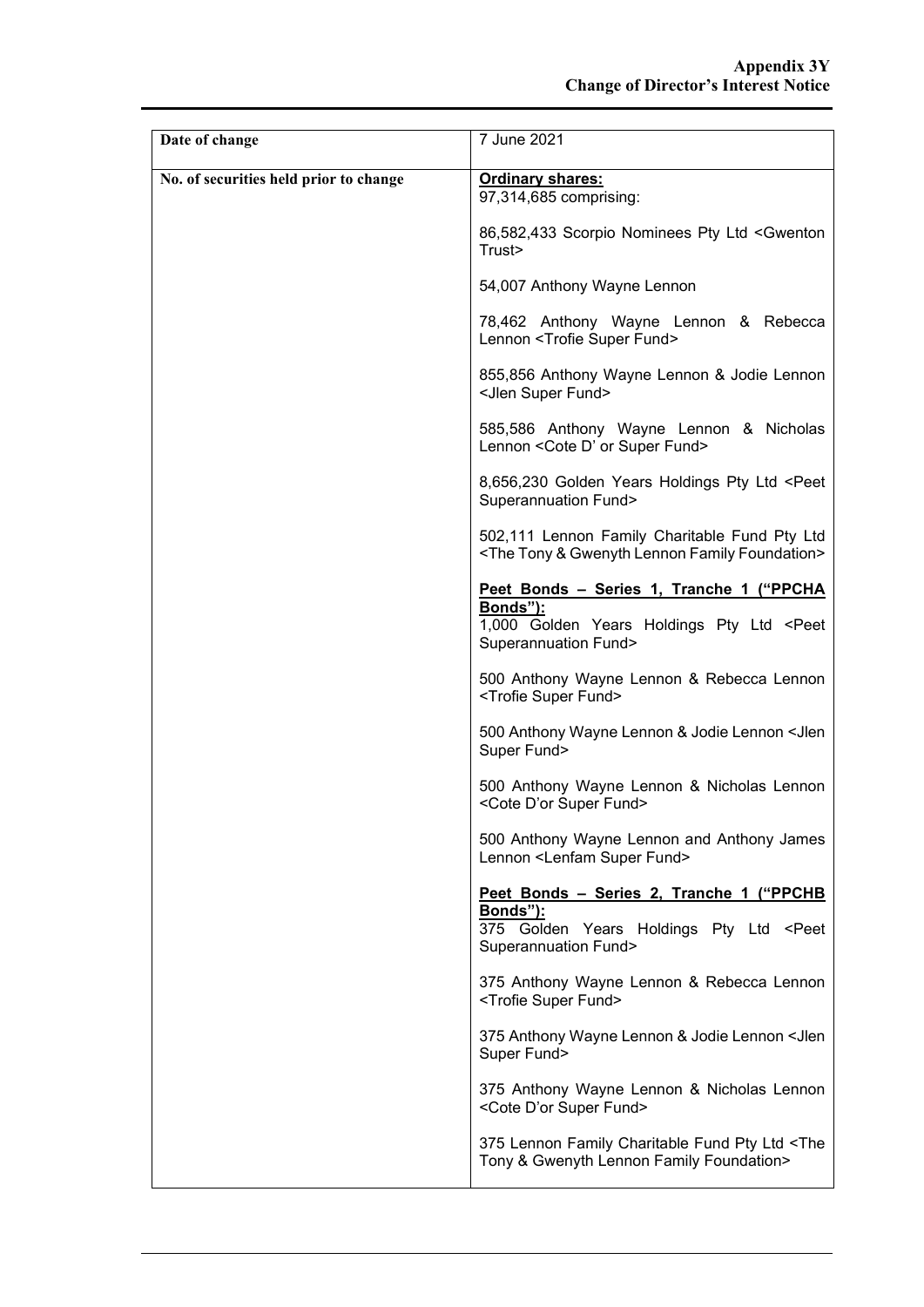| <b>Class</b>                                                                                                                                                                | <b>PPCHA Bonds</b>                                                                                                       |
|-----------------------------------------------------------------------------------------------------------------------------------------------------------------------------|--------------------------------------------------------------------------------------------------------------------------|
| Number acquired                                                                                                                                                             | Nil                                                                                                                      |
| <b>Number disposed</b>                                                                                                                                                      | 3,000 PPCHA Bonds                                                                                                        |
| <b>Value/Consideration</b><br>Note: If consideration is non-cash, provide details and estimated<br>valuation                                                                | \$100.00 per PPCHA Bond                                                                                                  |
| No. of securities held after change                                                                                                                                         | <b>Ordinary shares:</b><br>97,314,685 comprising:                                                                        |
|                                                                                                                                                                             | 86,582,433 Scorpio Nominees Pty Ltd <gwenton<br>Trust&gt;</gwenton<br>                                                   |
|                                                                                                                                                                             | 54,007 Anthony Wayne Lennon                                                                                              |
|                                                                                                                                                                             | 78,462 Anthony Wayne Lennon & Rebecca<br>Lennon <trofie fund="" super=""></trofie>                                       |
|                                                                                                                                                                             | 855,856 Anthony Wayne Lennon & Jodie Lennon<br><jlen fund="" super=""></jlen>                                            |
|                                                                                                                                                                             | 585,586 Anthony Wayne Lennon & Nicholas<br>Lennon < Cote D' or Super Fund>                                               |
|                                                                                                                                                                             | 8,656,230 Golden Years Holdings Pty Ltd <peet<br><b>Superannuation Fund&gt;</b></peet<br>                                |
|                                                                                                                                                                             | 502,111 Lennon Family Charitable Fund Pty Ltd<br><the &="" family="" foundation="" gwenyth="" lennon="" tony=""></the>   |
|                                                                                                                                                                             | Peet Bonds - Series 2, Tranche 1:<br>375 Golden Years Holdings Pty Ltd <peet<br><b>Superannuation Fund&gt;</b></peet<br> |
|                                                                                                                                                                             | 375 Anthony Wayne Lennon & Rebecca Lennon<br><trofie fund="" super=""></trofie>                                          |
|                                                                                                                                                                             | 375 Anthony Wayne Lennon & Jodie Lennon < Jlen<br>Super Fund>                                                            |
|                                                                                                                                                                             | 375 Anthony Wayne Lennon & Nicholas Lennon<br><cote d'or="" fund="" super=""></cote>                                     |
|                                                                                                                                                                             | 375 Lennon Family Charitable Fund Pty Ltd <the<br>Tony &amp; Gwenyth Lennon Family Foundation&gt;</the<br>               |
| Nature of change<br>Example: on-market trade, off-market trade, exercise of options, issue<br>of securities under dividend reinvestment plan, participation in buy-<br>back | Redemption on maturity of PPCHA Bonds.                                                                                   |